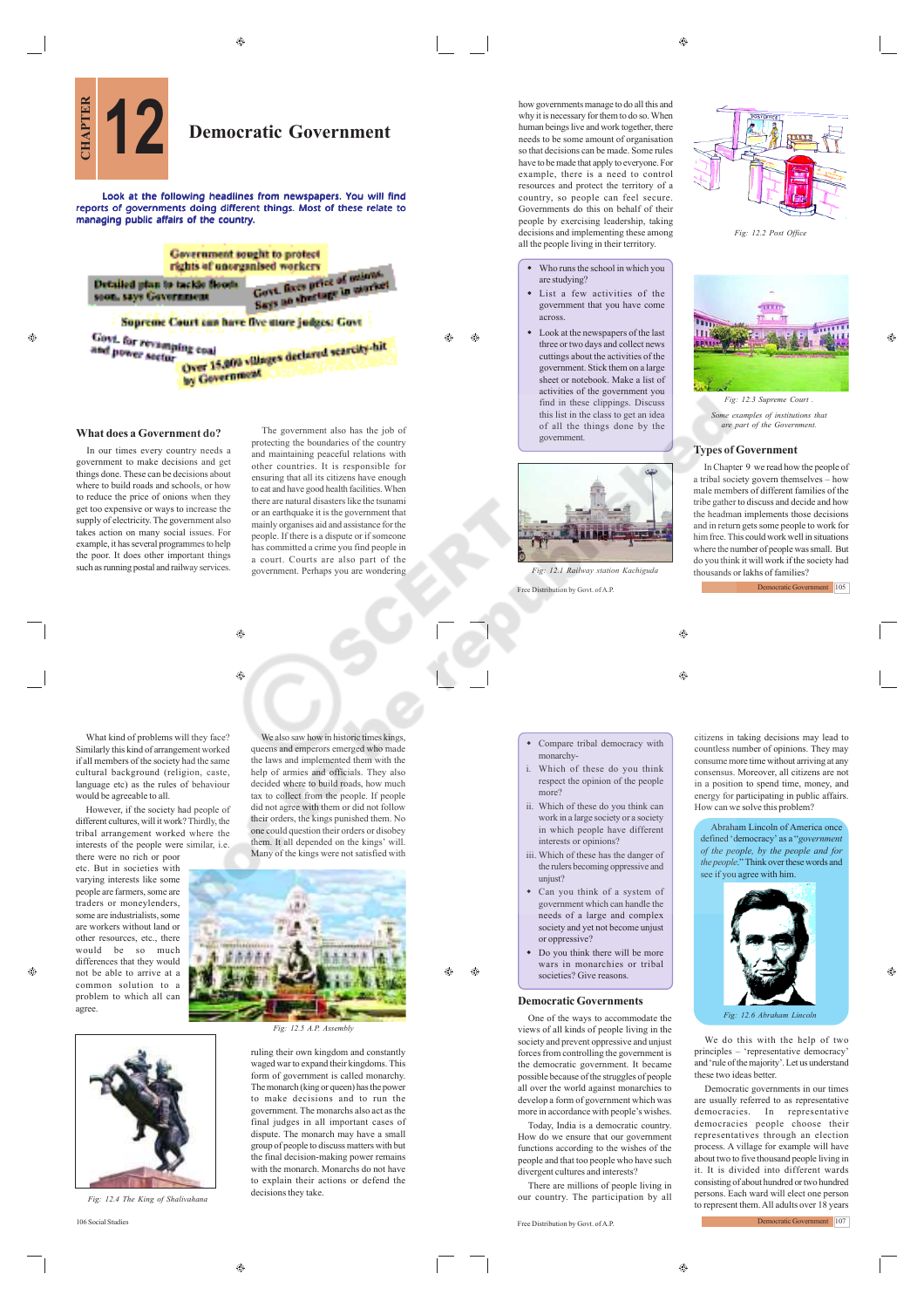$\bigoplus$ 

of age, whether man or woman, rich or poor, illiterate or educated, whatever their religion or language, vote in these elections. The person who gets the largest number of votes becomes the representative of the entire group. These elected representatives meet and make decisions on behalf of the entire population.



 *Fig: 12.7 Voting in Rural Area: A mark is put on the finger to make sure that a person casts only one vote.*



Fig: 12.8 Representative Den

Thus free and fair elections of representatives is the basis of our democratic system. Prior to the elections, people are expected to think and discuss 108 Social Studies Free Distribution by Govt. of A.P.

- the issues on which a government has to act. Different persons or parties advocating different points of view openly discuss their views. This will enable the voters to decide which point of view they agree with and which candidate they would like to represent them in taking those decisions. The representatives are expected to adhere to the view points expressed by them and the promises made by them and also to consult the people from time to time to know about their view points and problems. The representatives are elected for a fixed period, usually upto five years. After that there will be fresh elections and people will discuss and elect representatives once again.
- Why do you think it is important for people to know the views of the different candidates in elections?
- What will happen if representatives are elected forever? Do you think it is possible for the
- representatives to go against the wishes and interests of the people who elected them? As you may have noted, the election of

the representatives is by a simple majority – that is the one who got more votes even if it were only more by one vote will get elected. Those who voted for the other candidates will have to accept this and abide by the decisions of the majority. Similarly most decisions of the elected

representatives are also formulated based on the same principle of majority. If a decision is supported by more than half the members it will be implemented.

 $\hat{c}$ 

**For example:** If there are twenty members in a village panchayat and a proposal is supported by just eleven persons it will be passed and implemented even if nine members opposed it. Thus modern democracies do not try to get a complete agreement of everyone on any issue but go by the decision of the majority.

Many people believe that by this system of ignoring the views of the minority (those who are lesser in number) our democratic system can still become oppressive for them.

- Do you think they are correct? Discuss with the help of some examples.
- Form a Students' Council (Bal Parishad) in the class to form rules of behaviour in the class and take care of the class room. Try both a system in which all students participate in decision making and a system in which students elect representatives to the Council. Let all children prepare their own reports of this experience.

#### **Checks on elected representatives**

æ

 How do we ensure that the elected representatives do not become oppressive or ignore the interests of the minority who do not agree with them?

In a democracy, the authority of the people who get elected is also regulated by certain principles which are stated in the constitution of the country. If they go



*fig: 12.9 Mass demonstration against price rise*

against these principles or procedures the courts can disallow their decisions. Those who disagree with the elected representatives can freely express their views and criticise their actions. This can be done through meetings, TV, newspapers, etc.

A

## **Equality and democracy**

Democracy requires that all people – men and women, illiterate and educated rich and poor, beggars and officers, everyone take time off to understand public matters and make up their own minds. It also requires that they have access to all the required information so that they can take proper decisions. It further requires that they can exercise their vote with freedom and without any interference. Unfortunately, these are not always fully possible in most of the countries. For example, many people do not have even the minimum education needed to read newspapers etc. Most of the people are not effectively using the Right to Information Act to check the functioning of different Democratic Government 109

 $\bigoplus$  $\bigcirc$ 



- your class what kind of solutions can be found for these problems. What do you understand by 'inequality'? Illustrate with
- examples. What do you think are the main hindrances faced by people in choosing the right candidate?

### **Government at different levels**

The government works at different levels: at the local level, at the level of the state and at the national level. The local level means in your village, town or locality; the state level would mean that which covers an entire state like Andhra Pradesh or Assam and the national level relates to the entire country. Later in this book, you will read about how local level government functions, and when you go into the next

Democratic Government 111



⊕

110 Social Studie

 $\oplus$ 

 $^{\circ}$ 

Free Distribution by Govt. of A.P.

the issues and candidates.

• Find out from your parents about the problems they see in the electoral system and prepare a report for your class. Discuss in

machinery to be on the track. Many people, especially women and the poor just do not have the time or facility to take part in these public matters – they are too busy earning their livelihoods or working for their families. Still in many cases powerful or rich people try to influence the voting by forcing the people or by giving them small benefits before the elections. Sometimes people are persuaded not to decide for themselves but vote according to their caste or religion. All these factors prevent people from using their democratic right of voting after giving due consideration to ♠

- 
- 
-